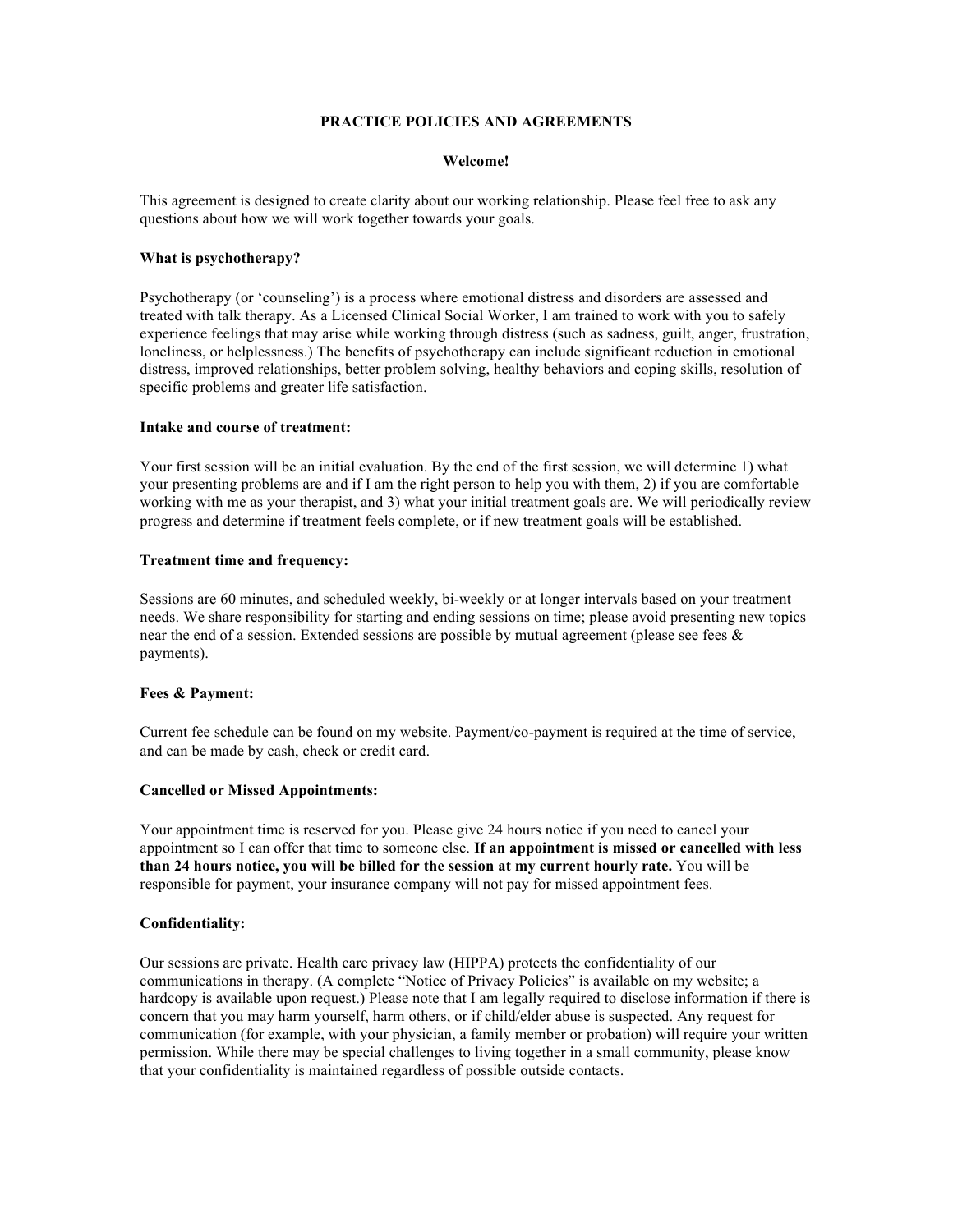# **Social Media and Telecommunication:**

Due to the importance of your confidentiality and the importance of minimizing dual relationships, I cannot accept friend or contact requests from current or former clients on any social networking site (Facebook, LinkedIn, etc). I believe that adding clients as friends or contacts on these sites can compromise your confidentiality and our respective privacy. It may also blur the boundaries of our therapeutic relationship. If you have questions about this, please bring them up when we meet and we can talk more about it.

## **Electronic Communication:**

I cannot ensure the confidentiality of any form of communication through electronic media, including text messages. If you prefer to communicate via email or text messaging for issues regarding scheduling or cancellations, I will do so. While I may try to return messages in a timely manner, I cannot guarantee immediate response and request that you do not use these methods of communication to discuss therapeutic content and/or request assistance for emergencies. If you are having an emergency, please call me and/or follow the after hours emergency procedures.

#### **Contacting me:**

If you need to contact me, please leave a detailed message on my voice mail (585-447-8349) and your call will be returned the within 24 hours, Monday-Friday. On weekends, my voice mail is checked less frequently. (Please see 'phone care and crisis procedures' for urgent matters). Please keep scheduling calls brief, to avoid getting into therapy material outside of session.

## **Phone Care and Crisis Procedures:**

Therapy is best provided in person rather than by telephone. However, if an urgent situation arises, please describe the nature of the urgent matter in your message. I will work with you to determine whether the issue needs immediate attention requiring a sooner appointment or whether it can wait until our next scheduled visit. If you wish or need phone therapy services, we may do so at my in-office rate.

For our purposes, 'crisis' means that you are afraid that you may harm yourself, harm someone else or otherwise feel desperately out of control. If you are in crisis, please call 911 or go to the nearest emergency room where a physician can provide the type of care that you may need.

Please note that many after hours resources are listen in the "RESOURCES" tab on my website.

## **Minors:**

If you are a minor, your parents may be legally entitled to some information about your therapy. I will discuss with you and your parents what information is appropriate for them to receive and which issues are more appropriately kept confidential.

### **Ending Therapy:**

Ending relationships can be difficult. Therefore, it is important to have a termination process in order to achieve some closure. The appropriate length of the termination depends on the length and intensity of the treatment. I may terminate treatment after appropriate discussion with you and a termination process if I determine that the psychotherapy is not being effectively used or if you are in default on payment. I will not terminate the therapeutic relationship without first discussing and exploring the reasons and purpose of terminating. If therapy is terminated for any reason or you request another therapist, I will provide you with a list of qualified psychotherapists to treat you. You may also choose someone on your own or from another referral source.